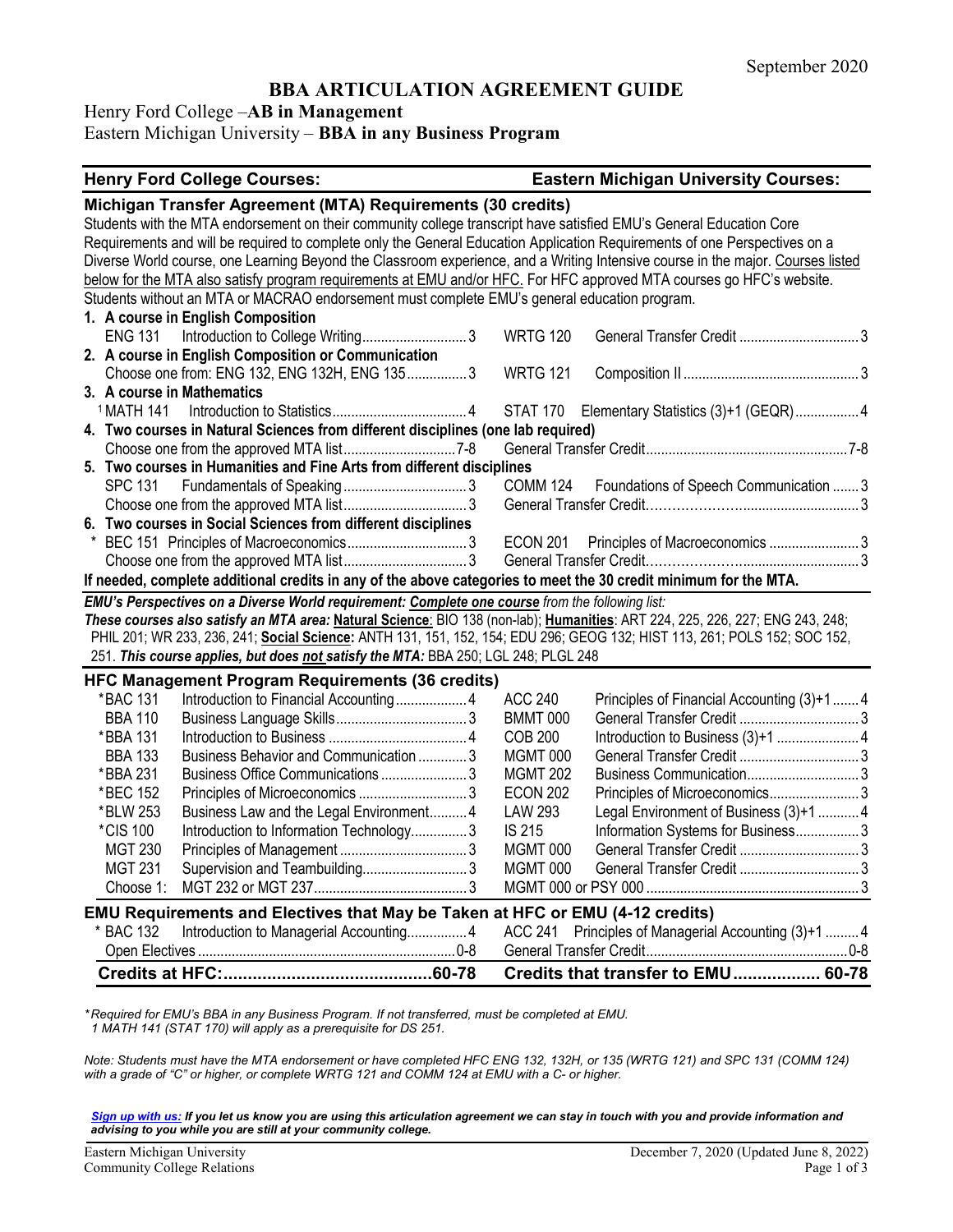# **BBA ARTICULATION AGREEMENT GUIDE**

.

Henry Ford College –**AB in Management**

Eastern Michigan University – **BBA in any Business Program**

## **Completion of EMU's BBA Program**

#### **Major Requirements (42-60 credits)**

| $(42-60 \text{ credits})$ |  |  |
|---------------------------|--|--|
|---------------------------|--|--|

**Business Core (18 credits)**

| MGMT 386 Organizational Behavior & Theory3         |
|----------------------------------------------------|
|                                                    |
|                                                    |
| OM 374 Introduction to Production/Operations Mgmt3 |

## **Discipline Requirements (24-33 credits)**

Students may complete discipline requirements in any of the following areas:

accounting, accounting information systems, computer information systems, economics, entrepreneurship, general business, marketing, management, finance, supply chain management

## **Writing Intensive Requirement**

Each student must complete a writing intensive course as part of the major. Consult your advisor for course options.

**Combined Degree Opportunities:** Accounting offers a 150 credit hour Combined BBA+MS in Accounting and Taxation; Accounting Information Systems offers a 150 credit hour Combined BBA+MS in Accounting Information Systems and Accounting. More information can be found in EMU's catalog.

## **LBC Requirement**

One Learning beyond the Classroom (LBC) course or noncredit experience must be completed at EMU. Consult College of Business advisor for options.

## **General Credits**

Complete enough additional electives to bring the credits at EMU to 42 credits and the total credits for the program to 124 credits.

#### **Sample Sequence for completing the program:**

*Students following this agreement have the option of selecting any of the following disciplines to complete the BBA: accounting, computer information systems, economics, entrepreneurship, general business, marketing, management, finance, or supply chain management. The recommended course sequence for each discipline can be obtained from the COB Advising Center.* 

| <b>First Semester</b>                     | 12-15 credits |
|-------------------------------------------|---------------|
|                                           |               |
|                                           |               |
|                                           |               |
| <b>Second Semester</b>                    | 12-15 credits |
|                                           |               |
| Discipline Requirements or Electives  6-9 |               |
| <b>Third Semester</b>                     | 12-15 credits |
|                                           |               |
|                                           |               |
| <b>Fourth Semester</b>                    | 6-15 credits  |
|                                           |               |

*\*The minimum credits required to graduate is 120 but the total will vary depending on the business discipline completed at EMU and the*  program completed at HFC. If enough credits are not transferred, additional credits will need to be completed at EMU to satisfy the minimum *required for graduation.*